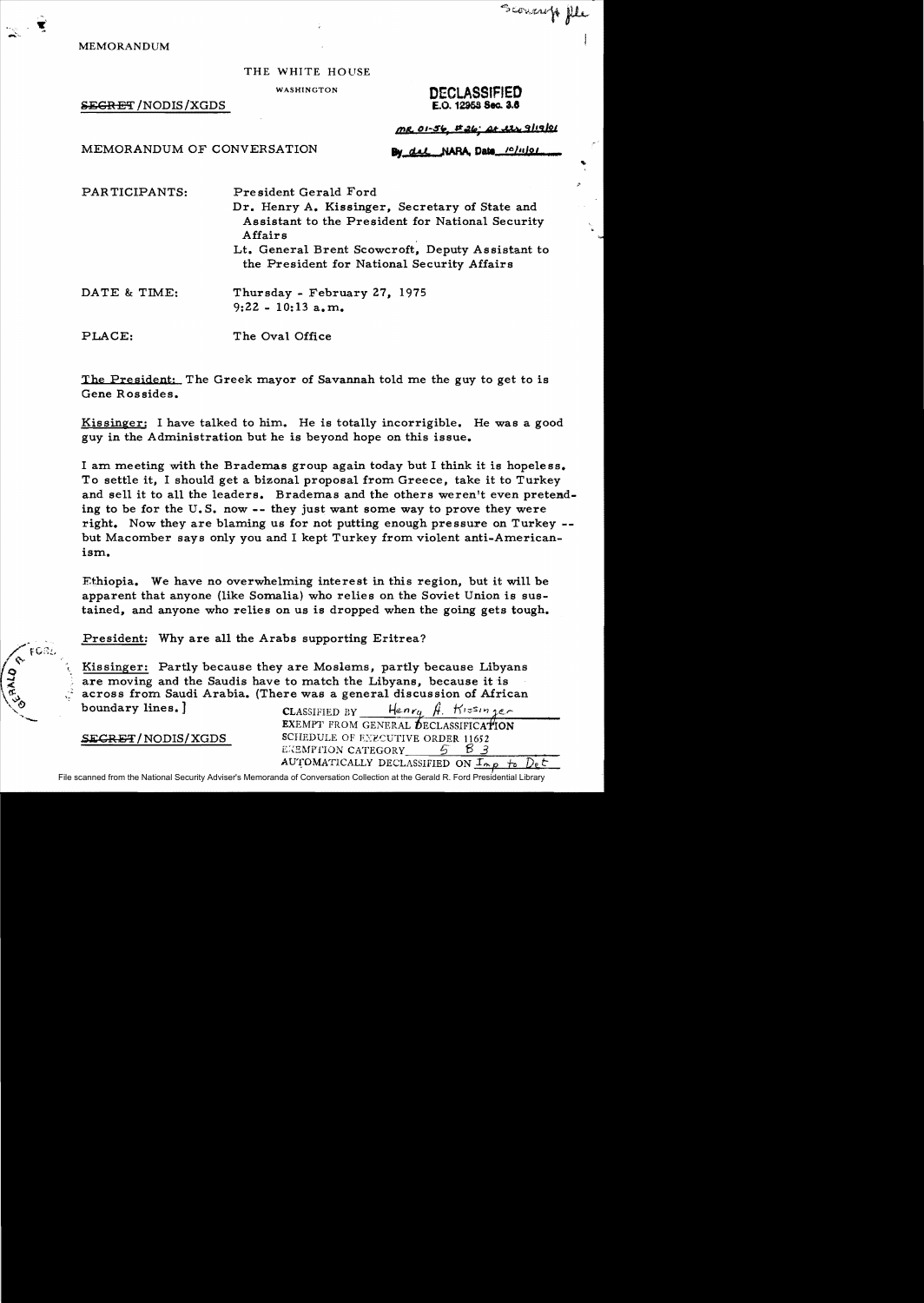## $SECREF/NODIS/XGDS$  - 2 -

If you give arms, there will be a scream, but it will be interesting to see how the blacks react. They are beginning to oppose the Arabs as a result of Ethiopia and there is a historic antagonism between them.

I would favor starting to ship some things. Don't go in with both feet but don't say that \$8 million is an upper limit. Just start shipping things.

Asad is going crazy.

President: I see he offered peace to Israel.

Kissinger: If we had a leader in Israel, this could be easy -- five to eight kilometers on the Golan would do it. It is a tragedy that Israel is so benighted and their settlements are so close, to the line. Otherwise we could go to Geneva and turn it into another CSCE.

France wants to send out invitations to an initial consumer/producer conference now, because the OPEC meeting is next week. I think we should resist that philosophy. I think we should see what results we get on floor prices in the lEA the end of next week. We can't be driven by the quarterly OPEC meeting.

Assuming that oil drops to \$7 with our \$3 tariff, oil would have to go  $\frac{1}{2}$ below \$4 before it makes a difference. That is not realistic, and no other country will accept a tariff.. I don't care myself. But as an international agreement we shouldn't tell others how to do it. Fix a floor price and let the countries decide themselves how to do it.

President: Wouldn't a tariff be easily evaded?

Kissinger: What we must avoid is different positions between Enders and Parsky at lEA. If we do that, it lets the Europeans off the hook and they can avoid a decision. France may complain if we put our foot down on the invitation, but we just can't be driven by OPIC meetings.

I told the Saudis we would send Clements and Brown out to talk to them. This may be a bad time to do it.

President: I don't see anything wrong.

Kissinger: I saw Coughlin. Passman wants to compromise at  $$75\text{\textbackslash}^{\circ}$$ McClosky bought it but I rejected it. I think we are getting to them.  $\sim$   $\sim$ 

SEGRET/NODIS/XGDS

..... .

ERALO

 $\tilde{\bm{w}}$  .  $\mathbf{r}$  $\boldsymbol{\tilde{r}}$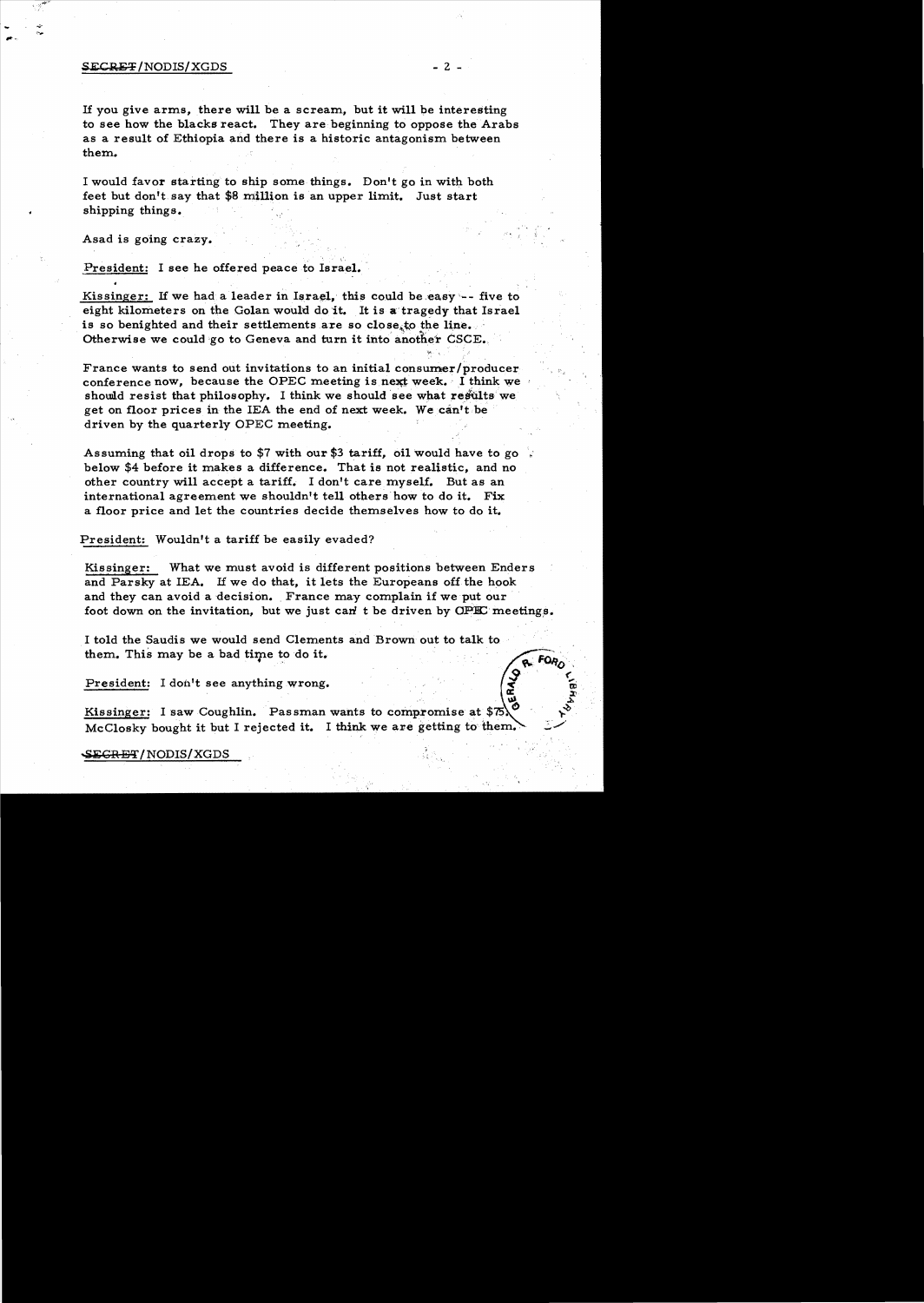## $E\textrm{EREF/NODIS/XGDS}$

President: I think we should keep on doing what we can. When Phnom Penh falls, it will have a bad effect here.

Kissinger: Chamberlain was the most popular man in Britain in 1938. People don't thank their leaders for making mistakes, even when it is popular at the time. Cambodia is being cited on the Hill as indicating that we had no interest in Cambodia except to clean out the sanctuaries.

This Congress is a weird group. Secretly, we would get a 90 percent vote on Turkey, but no one has the balls to stand up in public. I told them that they were now organized in such a way that it was impossible to know whom to talk to.

SECRET/NODIS/XGDS

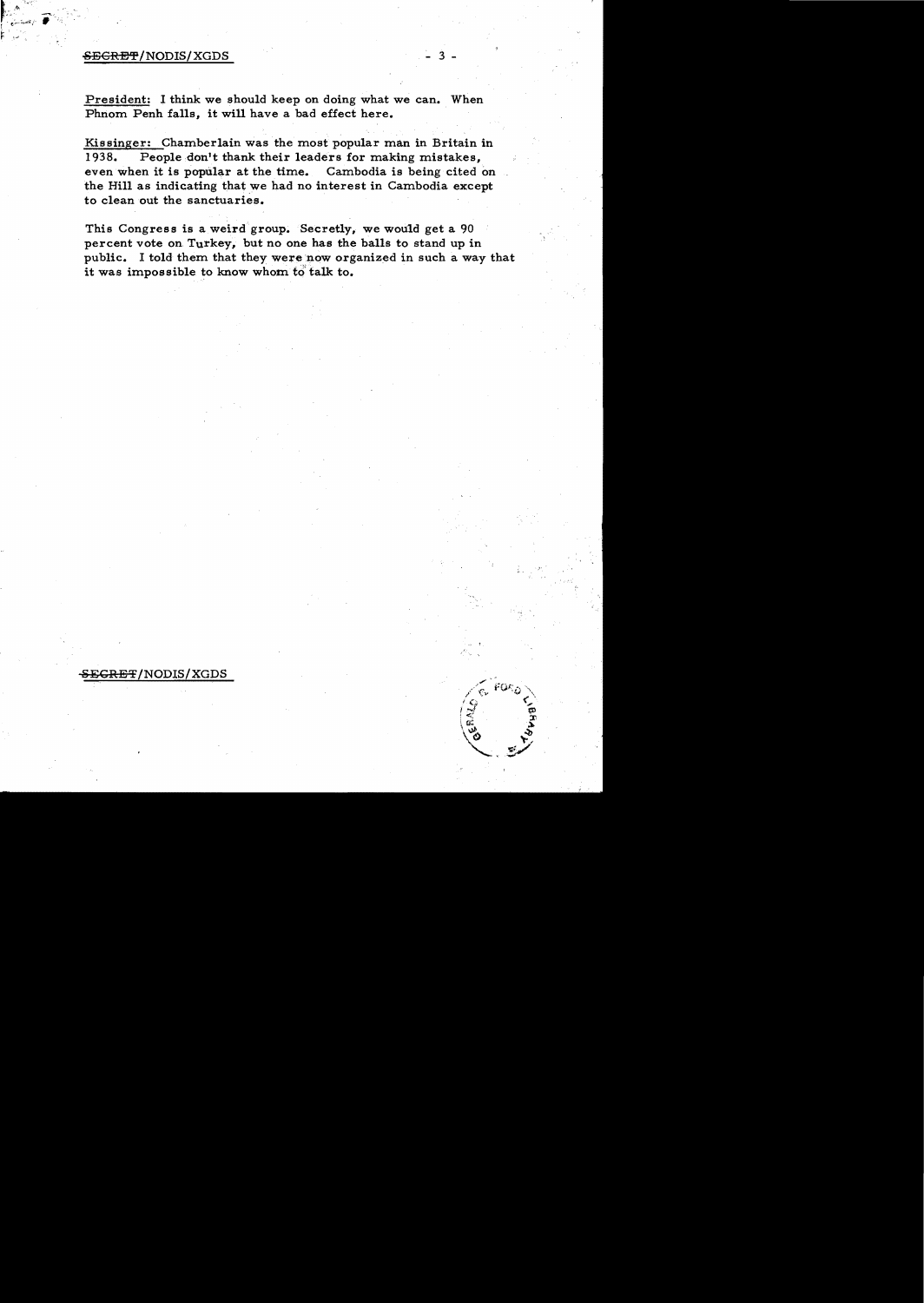$L_{\text{avg}} = \frac{3}{7} \pi a + \frac{1}{2}$ to Rosinde 1/15 27 Fubr 75 Shureday 52 AM P Creek muza of Samuel told me quy t get to K Ihave Tuthed & him, He istotally instraind, Hennes good que inc abrime but he is bayond by anthis  $\frac{1}{\sqrt{2\pi}}$ Justy co/Brademas geographic tody but Stand it is hopeless. To settle it ssparly get a begand proposed from Curice, take it to T+ sellitte alle teaches. Bradennes, etal avent even peternhip à la pac US error - peux cranit some way to prove they were regist. How Sure they than any for not putting may persone on T- but Part anti-croisin par dépt une pour notart Ethiopics We have the concern belowing without in this required but it will be exposited that domprove ( bite Somotive) who ellips on 50 gets is sustained and there who why on us is depped when a joing pets tomph. P orby are and supporting Entrem K Partly because of Nusdanse Partly bacanse hely me wrong + Sandis band to create chalgons, consent ocean pour 50 ( bail dernien of Officer boundary hims) If you give arms, there will be a surem, but it will which to see how helsels reat - they beginning to opposic Ondos topos usually continged on ( there is a histoire autorins I would found starting to ship something. Don't po in first start slagging tringer Asal is qui croys V & see be spiral part donnel & If we had a leader int, this would be cauge 5-8 komson Colon It a trapely that I sollerwight of part CLASSIF AUTHORITY for me DI-56 #26; state theo. 9/19/01

BY MA \_\_\_\_\_\_\_\_\_\_\_\_ NLF, DATE 5/26/04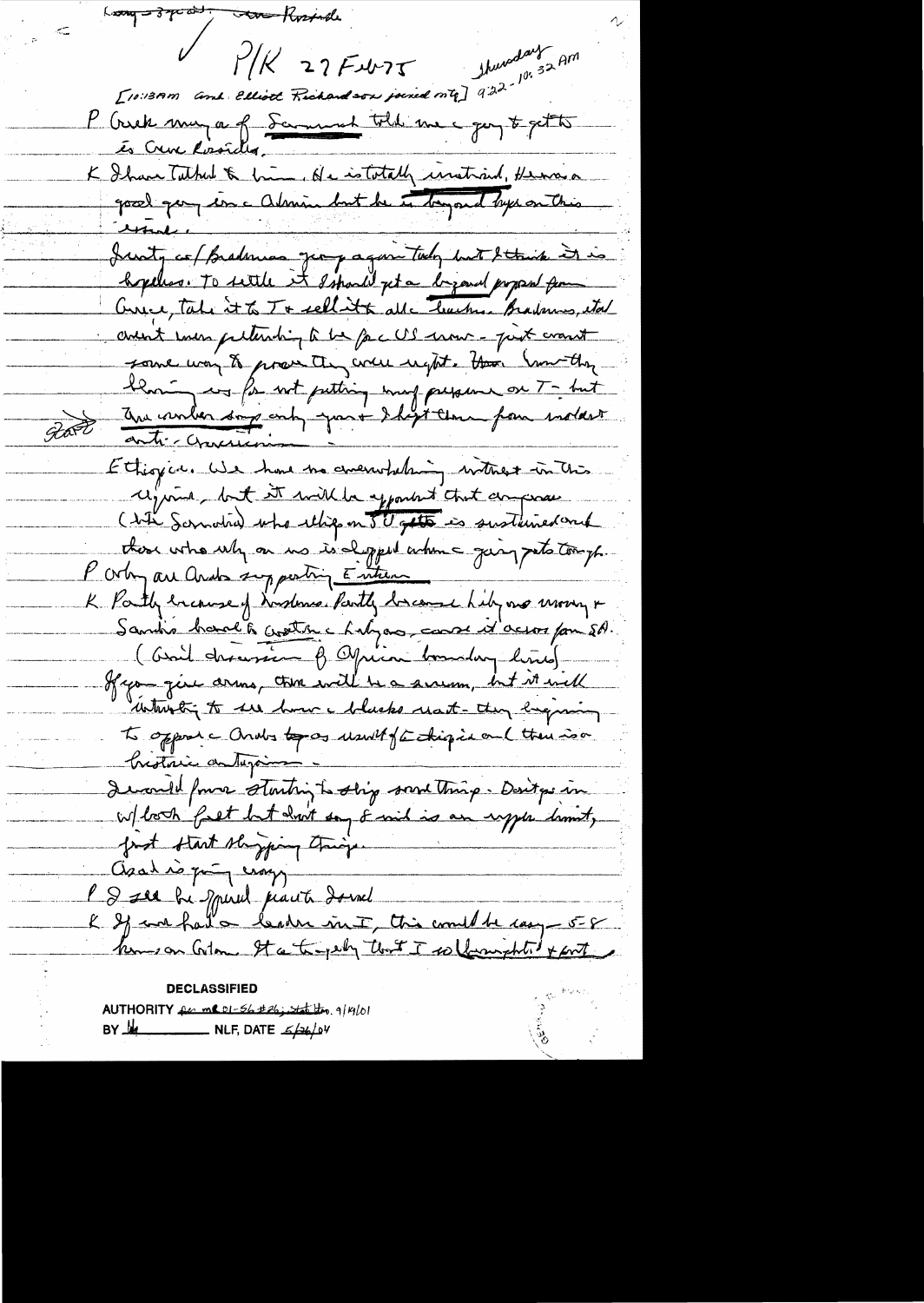Their petitions so clos. Otherwise we could go to Concret time it into constan CSCF Fr wants to fear and involtation to any institute carry from we because OPEC not with late of the should recent that philosophe school in should see what results on place price in TEA end/ just couch. Cess Envit la chine for ptil OPEC notre.<br>Avec in alongs to \$ w/an \$ 3 trief, and would have Ogs below of before it makes of That not untative & the other country will accept a turiff. I don't care in pelif. But as with agreement we should tell attens hout gu do it - fixa plus fine and let a contrib desidetementes hur tedet. P Wouldn't a tariff be easily washed? l what we want around it ship Enches / Yurshy positions at IEA. J me do that, it lets a know of have they can avoid a decision. For my Sanghim if we put user part down on involvement we just can't be him by O/EC nety ICAL Sandis are would pend Clements/Burn onto Care to them This my hear but time & dart P denit sea on this comp-El le fam Compatin. Va sera unita A companina 02875. Un Clostry compt it bot I repetit m. L'Onite une avec quitting to theme P danish we should hip on doing what we are. When Pha Peach farly at will have bad effect har. K Chombation was vost psynta mon infut in is popular.